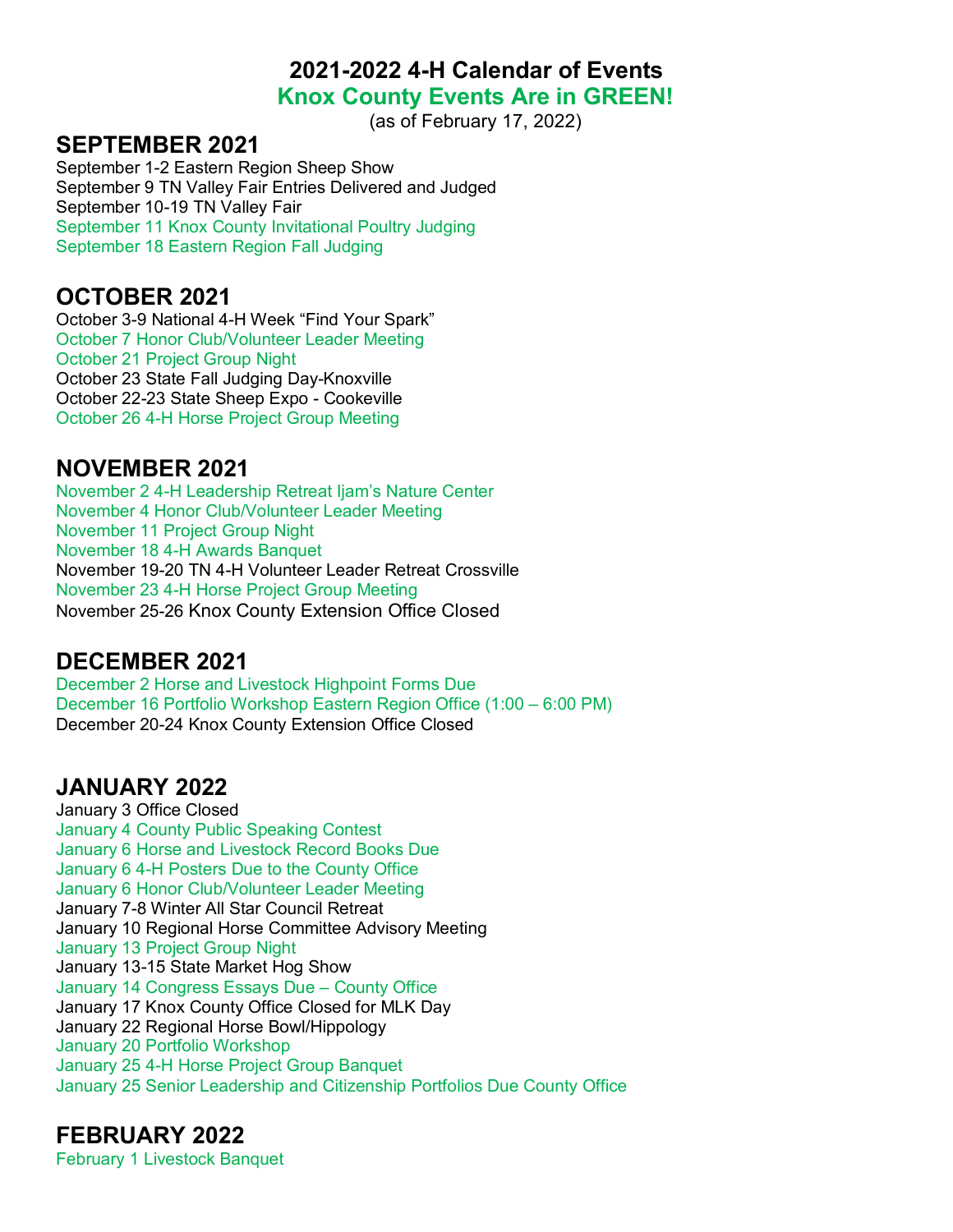February 1 4-H Beekeeping Essay Due February 3 Honor Club/Volunteer Leader Meeting February 3-6 Southern Region Teen Leadership Conference (Rescheduled from September) February 10 Project Group Night February 12 Regional Senior Public Speaking Contest Knoxville February 17 Portfolio Work Session February 18-19 State Horse Bowl and Hippology Contest February 21Congress Readiness Day February 21 Knox County 4-H Horse and Pony Club Winter Clinic – Roane State February 22 Big Nine Public Speaking - Sevierville February 22 4-H Horse Project Group February 25 TN 4-H Scholarship Applications Due Online so county agents can check off and submit

## **MARCH 2022**

March 1 G.L. Herrington/AGR Scholarship Applications Due State 4-H Office March 3 Honor Club/Volunteer Leader Meeting March 3 Academic Conference Applications Due County March 10 Project Group Night March 20-23 Tennessee 4-H Congress March 22 4-H Horse Project Group March 26 BB, Air Rifle, Pistol Jamboree, Dickson

## **APRIL 2022**

April 1 Knox County Scholarship Applications Due April 7 Honor Club Initiation April 7 Junior High Portfolios Due County April 8-10 Spring All Star Conference April 12 Regional Livestock Judging April 12-14 Archery Jamboree, Cookeville April 15 Knox County Office Closed for Easter Holidays April 23 4-H Clover Classic Horse Show Roane State Expo Center April 23-24 Knoxville Spring Cattle Show April 25 Senior High Portfolios Due County April 28 4-H Achievement Night April 30 Shotgun Jamboree, Nashville **MAY 2022**  May 5 Honor Club/Volunteer Leader Meeting May 8 Sr High Portfolios Due State May 9 Big Nine Regional Achievement Day-Morristown May 13 Region Horse Judging – Harriman (Tentative) May 20 Urban Farm Day – Inskip Elementary May Ag in the Classroom Farm Day TBA May 18 Regional Clover Bowl May 19 Regional 4-H Wildlife Judging May 19-21 Region Horse Show Cleveland May 24-25 Sheep Conference May 26 Thrilling Thursday May 26 Photo Search Entries Due to Thrilling Thursday May 30 Knox County Extension Office Closed

#### **JUNE 2022**

June 1 All Star Reports Due County